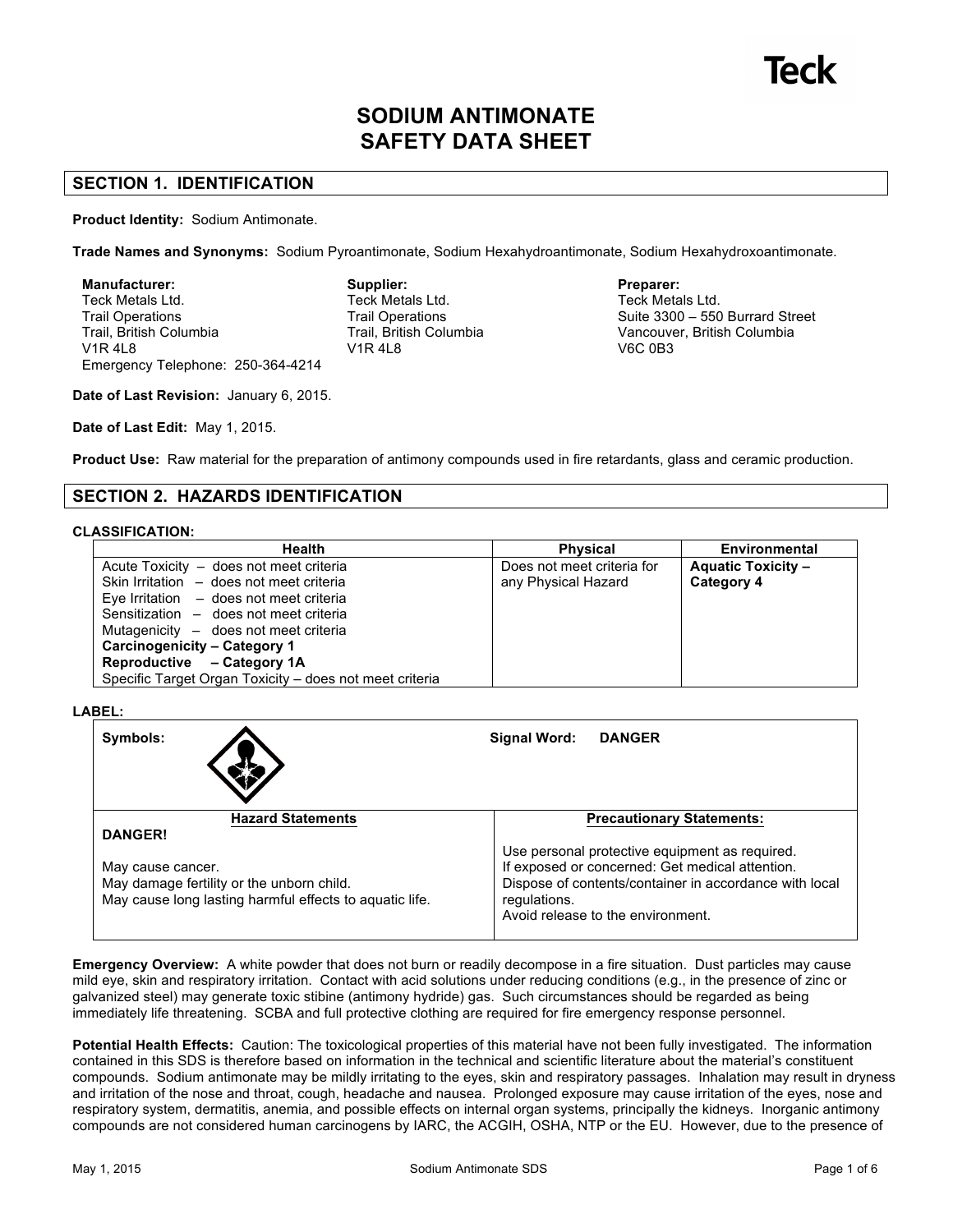arsenic and lead compounds this product is considered to present a risk of carcinogenesis and reproductive or developmental toxicity (see Toxicological Information, Section 11).

**Potential Environmental Effects:** The product has very low water solubility and therefore its constituent metal compounds are not readily bioavailable. Nevertheless, the product should be considered hazardous in aquatic and terrestrial environments based on the antimony, lead and arsenic compound constituents (See Ecological Information, Section 12).

### **SECTION 3. COMPOSITION / INFORMATION ON INGREDIENTS**

| <b>HAZARDOUS COMPONENTS</b>               | <b>CAS Registry No.</b> | <b>CONCENTRATION</b> (% wgt/wgt) |
|-------------------------------------------|-------------------------|----------------------------------|
| Sodium Antimony Hydroxide $\{NaSb(OH)6\}$ | 33908-66-6              | 97%                              |
| Lead Compound                             | 7439-92-1               | $0.4\%$ (as lead)                |
| Arsenic Compound                          | 7440-38-2               | $0.2\%$ (as arsenic)             |

Note: See Section 8 for Occupational Exposure Limits.

### **SECTION 4. FIRST AID MEASURES**

**Eye Contact:** Eye irritation. If irritation occurs, cautiously rinse eyes with lukewarm, gently flowing water for 5 minutes, while holding the eyelids open. If eye irritation persists, get medical advice.

**Skin Contact:** Skin irritation, redness. Rinse/wash with lukewarm, gently flowing water and mild soap for 5 minutes or until product is removed. If skin irritation occurs or you feel unwell get medical advice.

**Inhalation:** Respiratory irritation, coughing, sneezing. Remove source of exposure or move person to fresh air and keep comfortable for breathing. Obtain medical advice if you feel unwell.

**Ingestion:** Rinse mouth. If you feel unwell or are concerned, get medical advice.

# **SECTION 5. FIRE FIGHTING MEASURES**

**Fire and Explosion Hazards:** This product is not flammable or combustible and is not considered a fire or explosion hazard.

**Extinguishing Media:** Use any means of extinction appropriate for surrounding fire conditions such as water spray, carbon dioxide, dry chemical, or foam.

**Fire Fighting:** Fire fighters must be fully trained and wear full protective clothing including an approved, self-contained breathing apparatus which supplies a positive air pressure within a full face-piece mask. Do not allow water run-off to enter sewers or water courses.

### **SECTION 6. ACCIDENTAL RELEASE MEASURES**

**Procedures for Cleanup:** Control source of spillage if possible to do so safely. Restrict access to the area until completion of clean up. Clean up spilled material immediately, observing precautions in Section 8, Personal Protection and using methods which will minimize dust generation (e.g., vacuum solids, dampen material and shovel or wet sweep). Return uncontaminated spilled material to the process if possible. Place contaminated material in suitable labeled containers for later recovery or disposal. Treat or dispose of waste material in accordance with all local, regional, and national requirements.

**Personal Precautions:** Persons responding to an accidental release should wear protective clothing, gloves and a respirator (see also Section 8). Close-fitting safety goggles may be necessary in some circumstances to prevent eye contact with dust. Workers should wash and change clothing following cleanup of a spill to prevent personal contamination with dust.

**Environmental Precautions:** This product can pose risks to aquatic and terrestrial biota in the environment. Contamination of soil and water should, therefore, be avoided. Prevent spills or water run-off from storage areas from entering soil, sewers or any other water courses.

### **SECTION 7. HANDLING AND STORAGE**

Store containers in a dry, cool, well-ventilated area, separate from strong acids, other incompatible materials, active metals such as zinc and aluminum dusts, and foods or feedstuffs. Keep container tightly closed. Minimize dust generation and accumulation. Avoid breathing dust. Always practice good personal hygiene. Refrain from eating, drinking, or smoking in work areas. Thoroughly wash hands before eating, drinking, or smoking in appropriate, designated areas as well as at the end of the workday.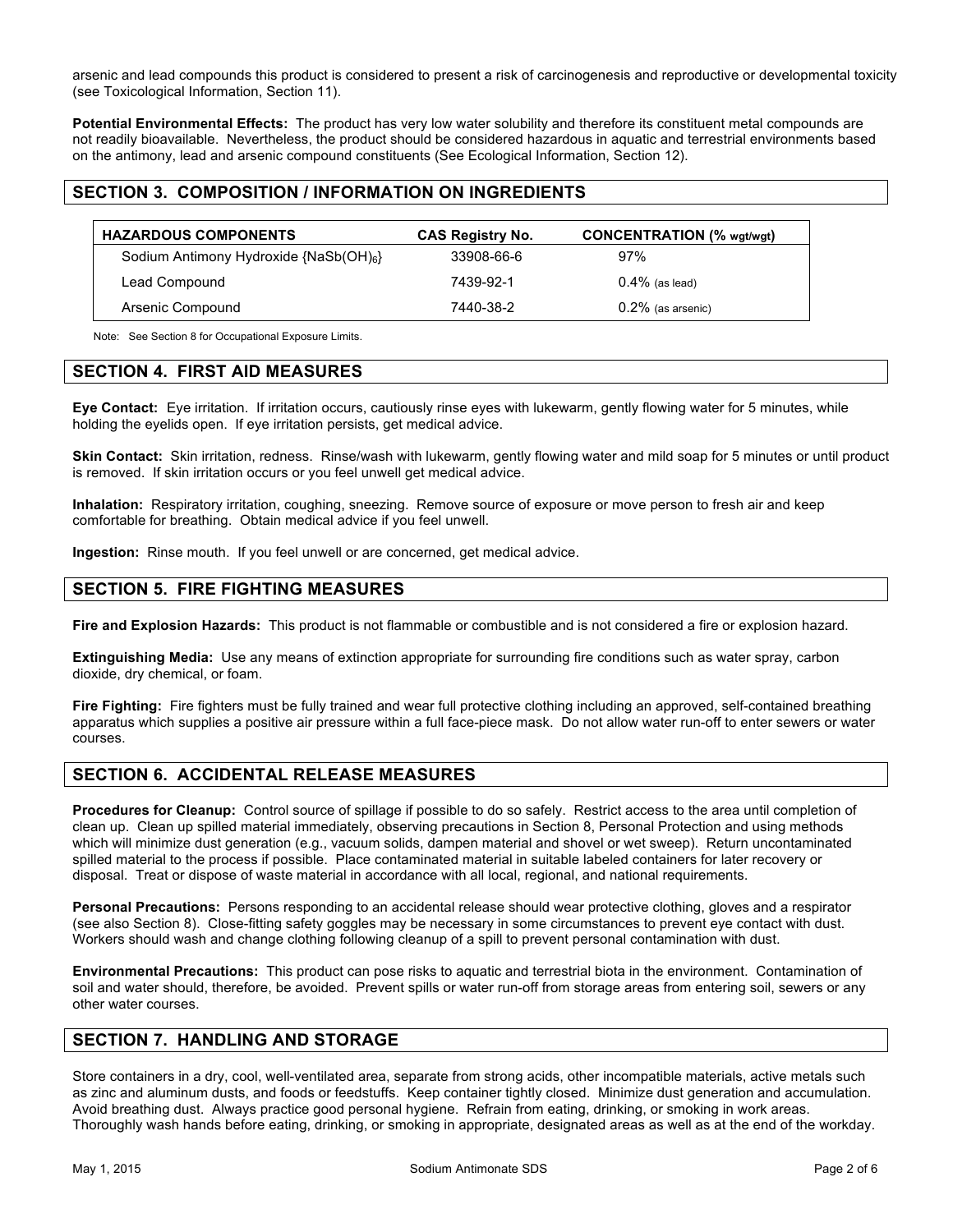# **SECTION 8. EXPOSURE CONTROLS / PERSONAL PROTECTION**

### **Occupational Exposure Guidelines:**

| Component                 | <b>ACGIH TLV</b>       | <b>OSHA PEL</b>        | <b>NIOSH REL</b>            |
|---------------------------|------------------------|------------------------|-----------------------------|
| Sodium Antimony Hydroxide | 0.5 mg $\text{Sb/m}^3$ | 0.5 mg $\text{Sb/m}^3$ | 0.5 mg Sb/m $3$             |
| Lead                      | 0.05 mg $Pb/m3$        | 0.05 mg $Pb/m3$        | 0.05 mg Pb/m $3$            |
| Arsenic                   | 0.01 mg As/ $m3$       | 0.01 mg As/ $m3$       | 0.002 mg As/m $3$ (Ceiling) |

NOTE: OEGs for individual jurisdictions may differ from those given above. Check with local authorities for the applicable OEGs in your jurisdiction. ACGIH - American Conference of Governmental Industrial Hygienists; OSHA - Occupational Safety and Health Administration; NIOSH - National Institute for Occupational Safety and Health. TLV – Threshold Limit Value, PEL – Permissible Exposure Limit, REL – Recommended Exposure Limit.

*NOTE: The selection of the necessary level of engineering controls and personal protective equipment will vary depending upon the conditions of use and the potential for exposure. The following are therefore only general guidelines that may not fit all circumstances. Control measures to consider include:*

**Ventilation:** Use adequate local or general ventilation to maintain the concentration of sodium antimonate in the working environment well below recommended occupational exposure limits, especially where dust is generated. Supply sufficient replacement air to make up for air removed by the exhaust system. Use process enclosure, local exhaust ventilation, moist rather than dry handling techniques or other engineering controls to minimize airborne dust generation.

**Protective Clothing:** Coveralls or other work clothing, glasses or goggles, and gloves are recommended to prevent prolonged or repeated direct skin contact. Close-fitting safety goggles may be required to prevent eye contact if excessive dust is generated. Workers should wash immediately when skin becomes heavily contaminated as well as at the end of each work shift. Work clothing should be removed immediately if it becomes heavily contaminated and should be changed daily if there is reasonable probability that the clothing may be contaminated. Launder contaminated clothes before reuse.

**Respirators:** Where sodium antimonate dust is generated and cannot be controlled to within acceptable levels by engineering means, use appropriate NIOSH-approved respiratory protection equipment (a 42CFR84 Class N, R or P-100 particulate filter cartridge).

**General Hygiene Considerations:** Always practice good personal hygiene. Refrain from eating, drinking, or smoking in work areas. Thoroughly wash hands before eating, drinking, or smoking in appropriate, designated areas, and also at the end of the workday.

### **SECTION 9. PHYSICAL AND CHEMICAL PROPERTIES**

| Appearance:                          | Odour:                             | <b>Odour Threshold:</b>             | pH:                              |
|--------------------------------------|------------------------------------|-------------------------------------|----------------------------------|
| White Powder                         | None                               | Not Applicable                      | Not Applicable                   |
| Vapour Pressure:                     | <b>Vapour Density:</b>             | <b>Boiling Point/Range:</b>         | <b>Melting Point/Range:</b>      |
| Negligible $@$ 25 $°C$               | Not Applicable                     | Product has no boiling point        | Not measurable $(>600^{\circ}C)$ |
| <b>Relative Density (Water = 1):</b> | <b>Evaporation Rate:</b>           | <b>Coefficient of Water/Oil</b>     | Solubility:                      |
| 3.5                                  | Not Applicable                     | <b>Distribution: Not Applicable</b> | Slight                           |
| <b>Flash Point:</b>                  | <b>Flammable Limits (LEL/UEL):</b> | <b>Auto-ignition Temperature:</b>   |                                  |
| Not Applicable                       | Not Applicable                     | Not Applicable                      |                                  |

# **SECTION 10. STABILITY AND REACTIVITY**

**Stability & Reactivity:** Sodium antimonate is stable and not considered reactive under normal temperatures and pressures. Hazardous polymerization or runaway reactions will not occur.

**Incompatibilities:** Acids, alkalis, reducing agents. Freshly formed hydrogen and reducing conditions may result in the generation of stibine and arsine gas.

**Hazardous Decomposition Products:** Under reducing conditions (i.e., any strong acid or base plus an active metal such as zinc aluminum or galvanized steel) or in the presence of freshly formed hydrogen, highly toxic STIBINE gas (antimony hydride) as well as possible traces of ARSINE (arsenic hydride) may be evolved. High temperature operations such as oxy-acetylene cutting or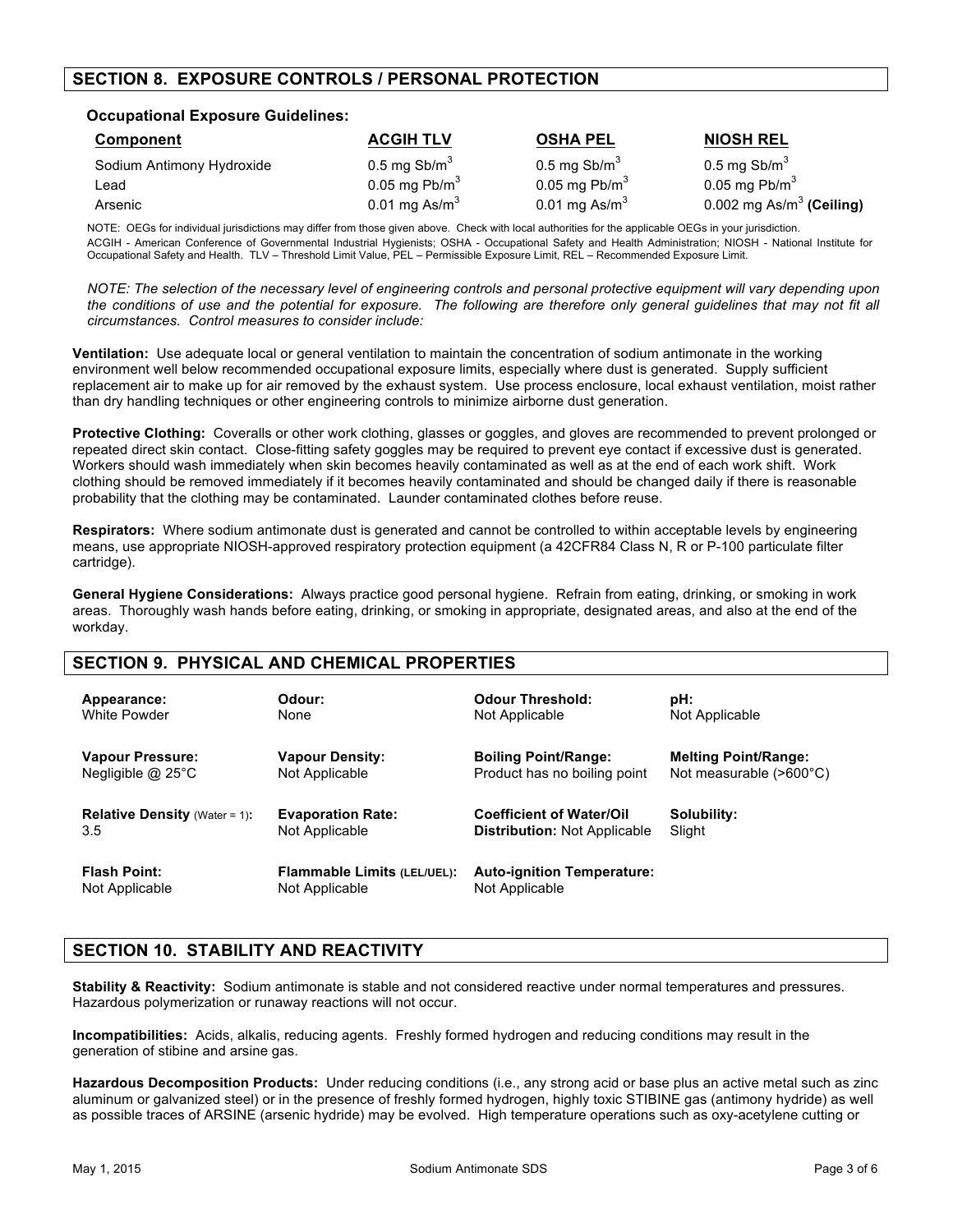electric arc welding on dust-contaminated surfaces will generate toxic and irritating fumes of antimony oxides, plus traces of arsenic and lead oxides.

# **SECTION 11. TOXICOLOGICAL INFORMATION**

**General:** *NOTE:* There is very limited available data on the health effects of sodium antimony hydroxide. Therefore, much of the information provided in this MSDS is based on analogy with other pentavalent antimony compounds for which more extensive health hazard data and industrial experience are available. The primary route of exposure to sodium antimonate is through inhalation of dust. Ingestion is a possible secondary route of exposure.

#### **Acute:**

**Skin/Eye:** Direct contact may cause local irritation to the skin and eyes, including redness and pain. Symptoms are more severe from prolonged over-exposure.

**Inhalation:** Sodium antimonate dust may be irritating to the respiratory tract, possibly causing coughing, sneezing, dryness of the nose and throat, sore throat, headache or nausea. **Highly toxic stibine (and arsine) gas may be generated under certain conditions when antimony (and arsenic) containing compounds are in contact with strongly acidic or alkaline solutions and active metals such as zinc, aluminum or galvanized steel. Exposure to stibine (and arsine) gas should be regarded as life-threatening.**

**Ingestion:** Ingestion of antimony compounds can cause dizziness, nausea, vomiting, sore throat, abdominal pain, diarrhea and a burning sensation in the stomach.

#### **Chronic:**

Prolonged dust exposure may produce many of the same symptoms identified above for acute exposure as well as dermatitis, anemia, weight loss, and possible kidney dysfunction. This product also contains low levels of lead and arsenic. Lead, in particular, accumulates in bone and body organs once it enters the body. Elimination from the body is slow. Absorbed lead and arsenic affect a variety of organ systems including the nervous system, kidneys, reproductive system, blood forming system, and gastrointestinal system. Women of child-bearing capacity and particularly pregnant women should be protected from excessive exposure as lead can cross the placental barrier to the unborn child causing neurological and developmental problems. Arsenic compounds have caused skin and mucous membrane irritation and, occasionally, ulceration and perforation of the nasal septum. Inorganic antimony compounds are not considered human carcinogens by the Occupational Safety and Health Administration (OSHA), the National Toxicology Program (NTP), the American Conference of Governmental Industrial Hygienists (ACGIH), the International Agency for Research on Cancer (IARC), or the European Union (EU). Arsenic and inorganic arsenic compounds are listed as an A1 Carcinogen (Confirmed Human Carcinogen) by the ACGIH and as a Group 1 Carcinogen (Carcinogenic to Humans) by IARC. The NTP, OSHA and the EU also identify arsenic and inorganic arsenic compounds as Known Human Carcinogens. Lead and lead compounds are listed as an A3 Carcinogen (Confirmed Animal Carcinogen with Unknown Relevance to Humans) by the ACGIH. IARC has listed lead compounds as Group 2A Carcinogens (Probably Carcinogenic to Humans). The NTP has listed lead and lead compounds as Reasonably Anticipated to be a Human Carcinogen. OSHA and the EU do not currently list lead as a human carcinogen.

#### **Animal Toxicity:**

| <b>Acute Oral Toxicity</b>                                                                                  | Antimony  > 2,000 mg/kg <sup>T</sup>                          | Lead | …no data | Arsenic  763 mg/kg <sup>+</sup> |
|-------------------------------------------------------------------------------------------------------------|---------------------------------------------------------------|------|----------|---------------------------------|
| <b>Acute Dermal Toxicity</b>                                                                                | Antimony …no data                                             | Lead | …no data | Arsenic no data                 |
|                                                                                                             | Acute Inhalation Toxicity Antimony >5.4 mg/L/4hr <sup>+</sup> | Lead | …no data | Arsenic no data                 |
| <sup>†</sup> LD <sub>50</sub> , Rat, Oral $\lambda$ <sup>+</sup> LC <sub>50</sub> , Rat, Inhalation, 4 hour |                                                               |      |          |                                 |

### **SECTION 12. ECOLOGICAL INFORMATION**

This product has low water solubility and therefore its constituent metal compounds are not readily bioavailable. However, its processing or extended exposure in the environment may lead to the release of antimony, lead and arsenic in bioavailable forms.

Antimony and arsenic compounds are not highly toxic in aquatic and terrestrial environments but lead can be so at relatively low concentrations. Lead can be strongly bioaccumulated by both aquatic and terrestrial plants and animals, while antimony and arsenic bioaccumulate to a much lesser extent. In water, lead toxicity can be regulated by factors such as pH, hardness and dissolved organic carbon content, while the toxicities of antimony and arsenic depend primarily on their oxidation states. Antimony, arsenic and lead compounds will usually be sorbed onto soil particles to a degree dependent on various soil properties.

### **SECTION 13. DISPOSAL CONSIDERATIONS**

Do not wash down drains or allow to reach natural watercourses. If material cannot be returned to process or salvage, dispose of only in accordance with applicable regulations.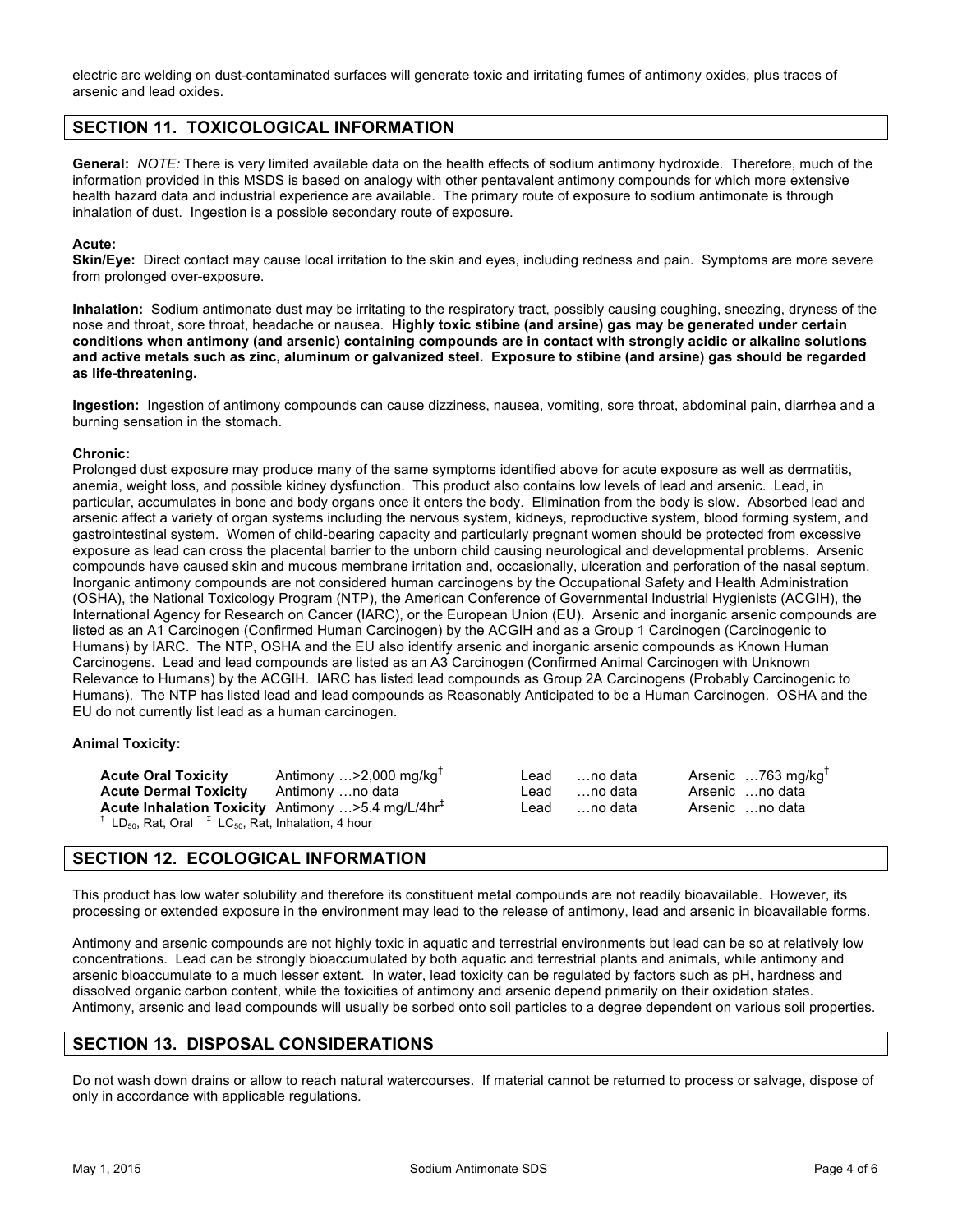# **SECTION 14. TRANSPORT INFORMATION**

| (contains arsenic) |
|--------------------|
|                    |
|                    |
|                    |
|                    |

# **SECTION 15. REGULATORY INFORMATION**

| <b>U.S.</b>                                                                                |                                                                                                      |  |
|--------------------------------------------------------------------------------------------|------------------------------------------------------------------------------------------------------|--|
| HAZARDOUS UNDER HAZARD COMMUNICATION STANDARD Sodium Antimony Hydroxide  Yes               | Lead Compounds  Yes<br>Arsenic Compounds  Yes                                                        |  |
| CERCLA SECTION 103 HAZARDOUS SUBSTANCES  AntimonyYes  RQ: 5,000 lbs.                       | ArsenicYes RQ: 1 lb.                                                                                 |  |
| EPCRA SECTION 302 EXTREMELY HAZARDOUS SUBSTANCE  None of the ingredients qualify.          |                                                                                                      |  |
| EPCRA SECTION 311/312 HAZARD CATEGORIES Immediate (Acute) Health Hazard - Irritant         | Delayed (Chronic) Health Hazard - Carcinogen<br>Delayed (Chronic) Health Hazard - Reproductive Toxin |  |
| EPCRA SECTION 313 TOXIC RELEASE INVENTORY:  Antimony Compounds (Sodium Antimony Hydroxide) | CAS No. 33908-66-6<br>Percent by Weight: 97%                                                         |  |
|                                                                                            | Arsenic Compounds<br>CAS No. (Arsenic) 7440-38-2<br>Percent by Weight: 0.2%                          |  |
|                                                                                            | Lead Compounds<br>CAS No. (Lead) 7439-92-1                                                           |  |

Percent by Weight: 0.4%

# **SECTION 16. OTHER INFORMATION**

| Date of Original Issue:  | January 9, 1998 | Version: 01     |      |
|--------------------------|-----------------|-----------------|------|
| Date of Latest Revision: | May 1, 2015     | <b>Version:</b> | - 16 |

The information in this Safety Data Sheet is based on the following references:

- American Conference of Governmental Industrial Hygienists, 2004, Documentation of the Threshold Limit Values and Biological Exposure Indices,  $7<sup>th</sup>$  Edition (plus updates).
- American Conference of Governmental Industrial Hygienists, 2014, Guide to Occupational Exposure Values.
- American Conference of Governmental Industrial Hygienists, 2014, Threshold Limit Values for Chemical Substances and Physical Agents and Biological Exposure Indices.
- Bretherick's Handbook of Reactive Chemical Hazards, 20<sup>th</sup> Anniversary Edition. (P. G. Urben, Ed.) 1995.
- European Chemical Agency (ECHA) Registered Substances database *(last accessed 11 Dec 2014).*
- Handbook on the Toxicology of Metals, 3<sup>rd</sup> Ed., Gunnar F. Nordberg, Bruce A. Fowler, Monica Nordberg and Lars Friberg, Editors, Academic Press, New York, NY (2007).
- Health Canada, Proposed Hazardous Products Regulations *(issued for comment 9 August 2014)*.
- International Agency for Research on Cancer (IARC), Monographs on the Evaluation of the Carcinogenic Risk of Chemicals to Man, 1972 – present, (multi-volume work), World Health Organization, Geneva.
- Merck & Co., Inc., 2001, The Merck Index, An Encyclopedia of Chemicals, Drugs, and Biologicals, Thirteenth Edition.
- National Library of Medicine, National Toxicology Information Program, Hazardous Substance Data Bank. On-line edition.
- The International Antimony Association website at http://www.antimony.com/antimony-compounds/antimony-compounds.htm.
- Toxicological Risks of Selected Flame-Retardant Chemicals (Chapter 11) The National Research Council, 2000.